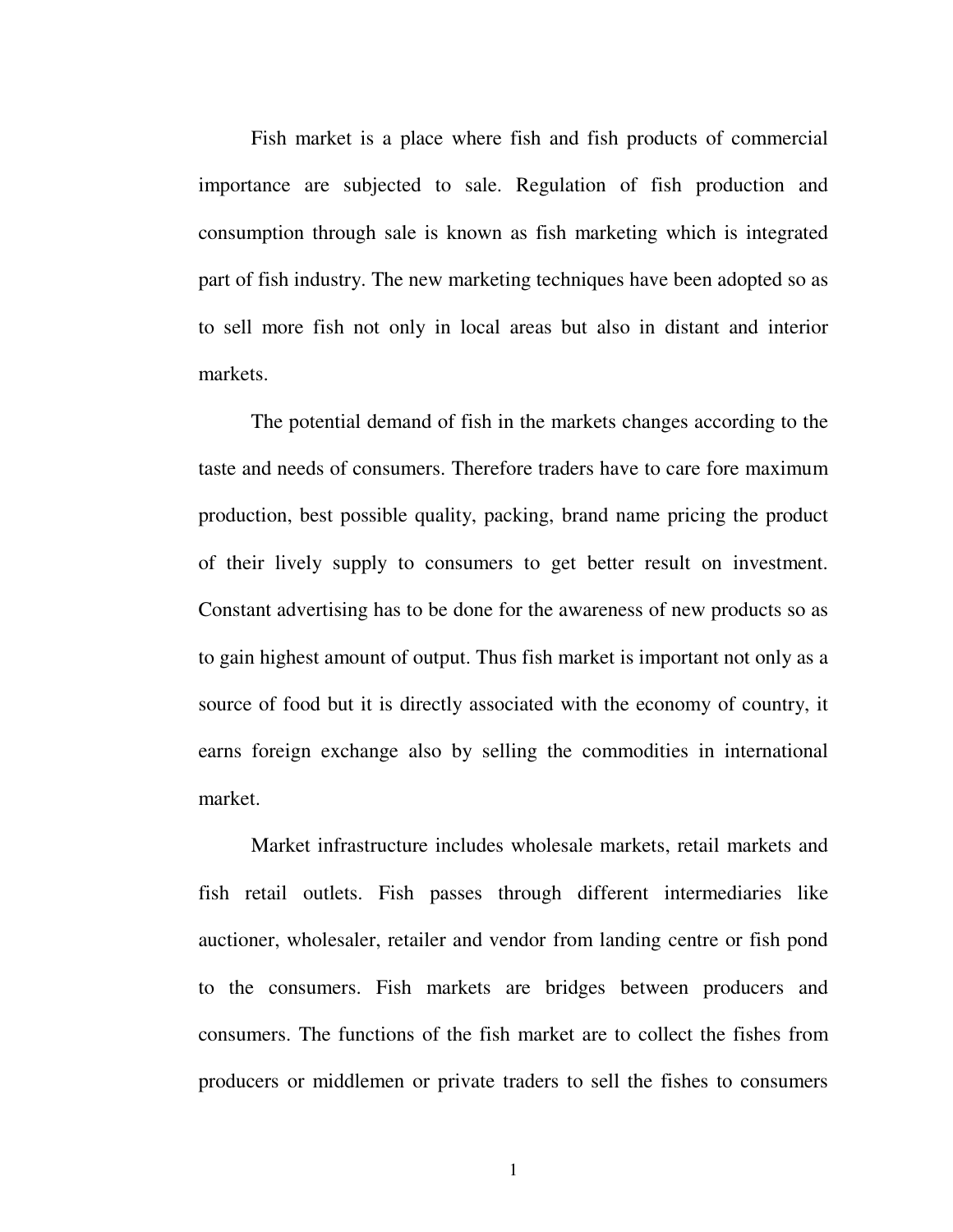and to explore the possibilities of export and import thereby to help the country to earn more foreign exchange and cooperate in international trade.

 India is the third largest fish producing country in the world and ranks second in inland fish production. The 8118 km coastline, 52.66 lakh ha of reservoirs, tanks and ponds and 14.37 lakh ha of brackish water are India's vast potential resources of fish production. It is recorded as 76.16 lakh mt during the year 2008-2009 in India. Gujarat has 1600 km coastline constituting 20% of Indian coastline. Reservoirs, tanks and ponds covers 3.82 lakh ha and brackish water covers 3.76 lakh ha area. Fish production is recorded as 7.66 lakh mt during the year 2008-2009 in Gujarat, while 1.04 lakh mt during the year 2008-2009 in South Gujarat. South Gujarat contributes 14% of total Gujarat's fish production. South Gujarat has lots of potential in fisheries which is a sunrise sector and contributes to economic growth and human welfare. Inspite of these, fishermen's status is not up to the mark due to lack of education, knowledge about latest technology, credit facilities and poverty. Also because of unawareness regarding various government subsidies and cooperatives, they are unable to avail the facilities. Fish markets are unorganized as these are handled by middlemen and private traders with a large number of intermediaries between producers and consumers which reduces fishermen's share.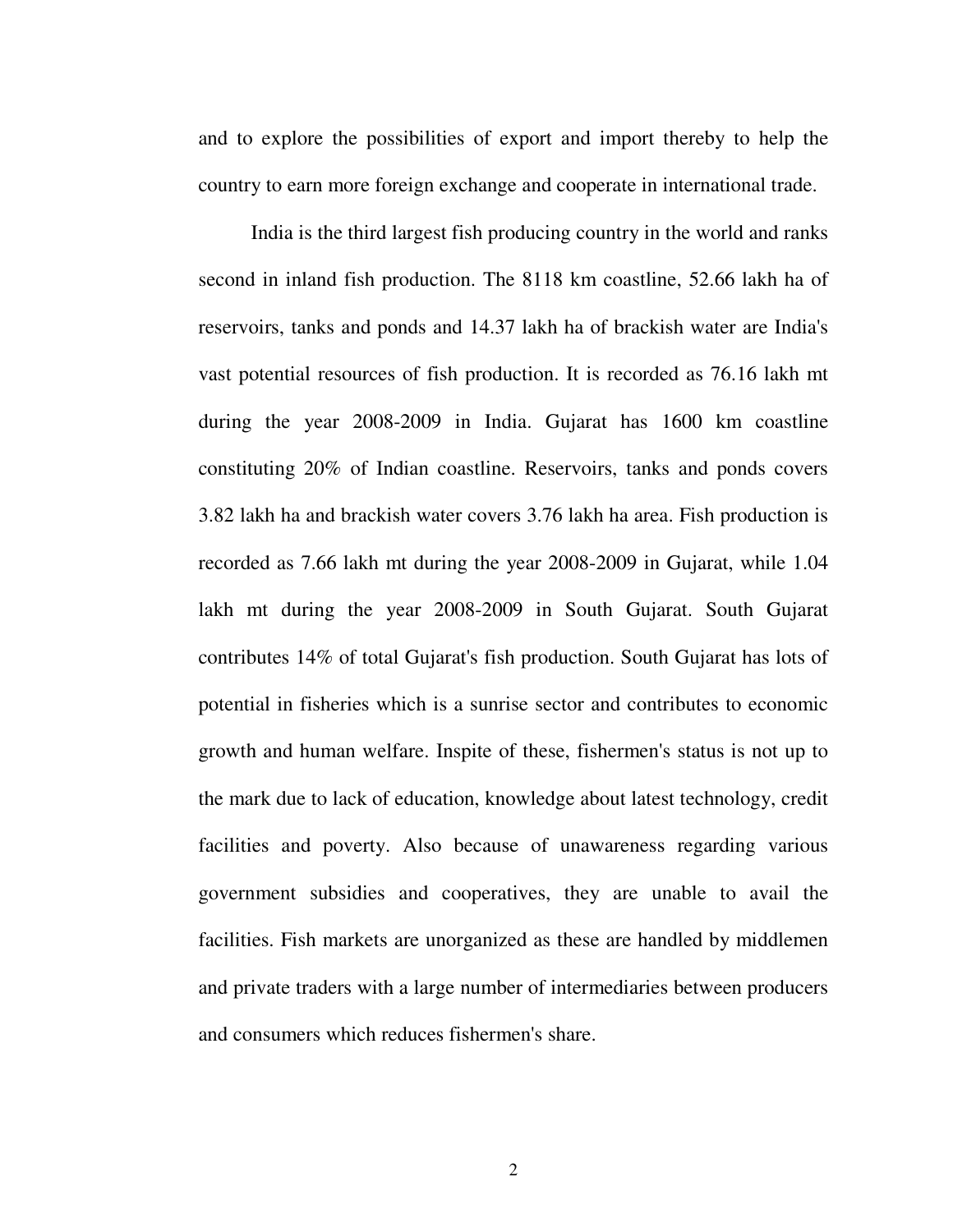Fish is a rich source of protein, carbohydrate, vitamins, iron, calcium and other minerals for human diet. But due to inadequate facilities such as ice, preservation, storage, transportation, improper handling and poor hygienic conditions fishes get easily spoiled. Spoilage caused by nonpathogenic and pathogenic microorganisms. Nonpathogenic microorganisms cause only spoilage to fish but pathogenic microorganisms such as *Escherichia coli, Klebsiella pneumoniae, Pseudomonas aeruginosa, Vibrio cholerae* and *Salmonella typhi* cause food poisoning and diseases. They also deteriorates quality of fish, so fishes fetch low price and it effects the income of the fisherfolks. In India, study of fish marketing and fish quality has been done in Tamilnadu, Andhra Pradesh, Karnataka, Kerala, West Bengal and Maharashtra. But systematic information and reports are not available on fish marketing scenario and fish quality particularly in South Gujarat. Therefore attempts were made to study the status of fish marketing and fish quality in and around Surat city.

 Surat has different talukas such as Choryasi, Olpad, Palsana, Bardoli, Mahuva, Valod, Songadh and Mandvi. From these Choryasi taluka and Surat district were selected for survey on status of fish marketing along with socio-economic status of fisherfolks and fish merchants involved in fish marketing. Microbiological analysis for human pathogens were also done from fishes sold in the markets of study area.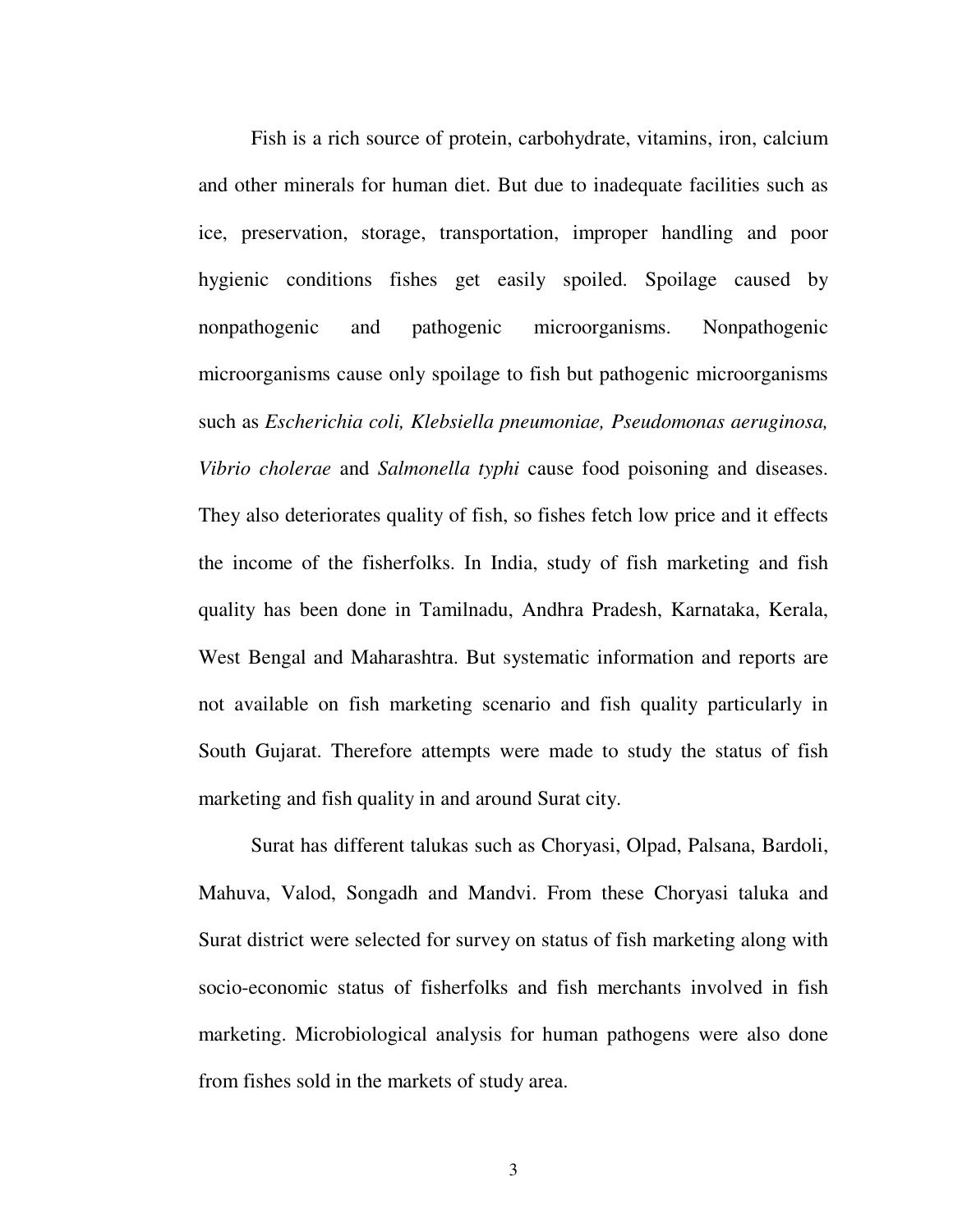Random sampling method and focus group methodology were used for survey work. Data were collected on information about fisherfolks and fish merchants using questionnaires through personal interviews. Information were collected from respondents on education, income, culture and capture fishing, preservation facilities, hygienic conditions of fish markets, etc.

 Under microbiological analysis, fish samples were collected from different fish markets of Choryasi taluka and Surat district. Quantitative as well as qualitative analysis for human pathogens were carried out from skin surface of fish. Fish samples were analyzed using standard methods for total plate count, total coliform count, fecal streptococci, *Pseudomonas, Salmonella, Vibrio* and *Escherichia coli*. Enumeration of bacterial load was done using standard plate count. Qualitative analysis was carried out by hanging drop technique, Gram's staining technique, selective media and biochemical media.

 Findings of present study revealed that fish markets were not well organized because due to lack of facilities and were controlled by middlemen with a large number of intermediaries between producers and consumers. Human pathogens such as *Escherichia coli* and *Klebsiella pneumoniae* were also detected from some fish samples.